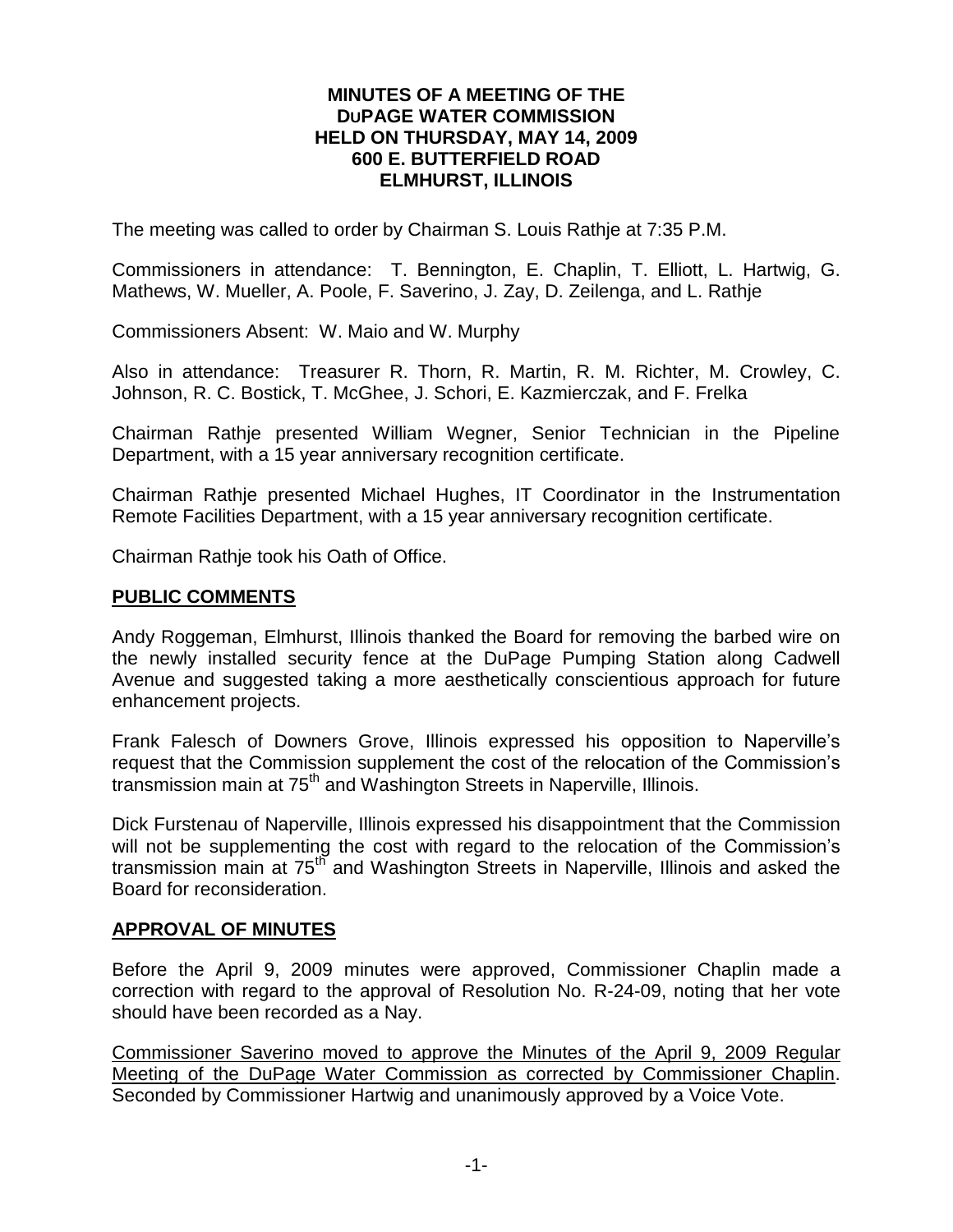All voted aye. Motion carried.

# **TREASURER'S REPORT**

Treasurer Thorn presented the Treasurer's Report for the month of April 2009 which showed receipts of \$5,585,575.00, disbursements of \$4,851,717.00, and a cash and investment balance of \$69,260,335.00.

Commissioner Elliott moved to accept the April 2009 Treasurer's Report. Seconded by Commissioner Hartwig and unanimously approved by a Voice Vote.

All voted aye. Motion carried.

# **COMMITTEE REPORTS**

### **Administration Committee**

No meeting

### **Engineering & Construction Committee – Reported by Commissioner Mueller**

Commissioner Mueller reported that the Engineering & Construction Committee reviewed and recommended for approval all items listed on the Engineering & Construction Committee Agenda.

### **Finance Committee – Reported by Commissioner Mathews**

Commissioner Mathews reported that the Finance Committee reviewed and recommended for approval all items listed on the Finance Committee Agenda.

### **CHAIRMAN'S REPORT**

Chairman Rathje began his report by noting "summer rules" concerning meeting attire would go into effect beginning with the June 2009 meeting. Chairman Rathje then referred to the Commissioner's annual Holiday party, stating that a discussion of whether to proceed would be held at the June meeting.

Chairman Rathje concluded his report by referring to the upcoming retirement party honoring former Commissioner Joe Devlin, noting that he would be unable to attend the function and asking the Board for a volunteer to present Mr. Devlin with Resolution No. R-29-09: A Resolution of Acclamation for Former Commissioner Joseph Devlin. Treasurer Thorn offered to volunteer if the other Commissioner's were unable to attend.

# **MAJORITY OMNIBUS VOTE AGENDA**

Commissioner Chaplin requested that Resolution No. R-27-09 be removed from the Majority Omnibus Vote Agenda for separate consideration.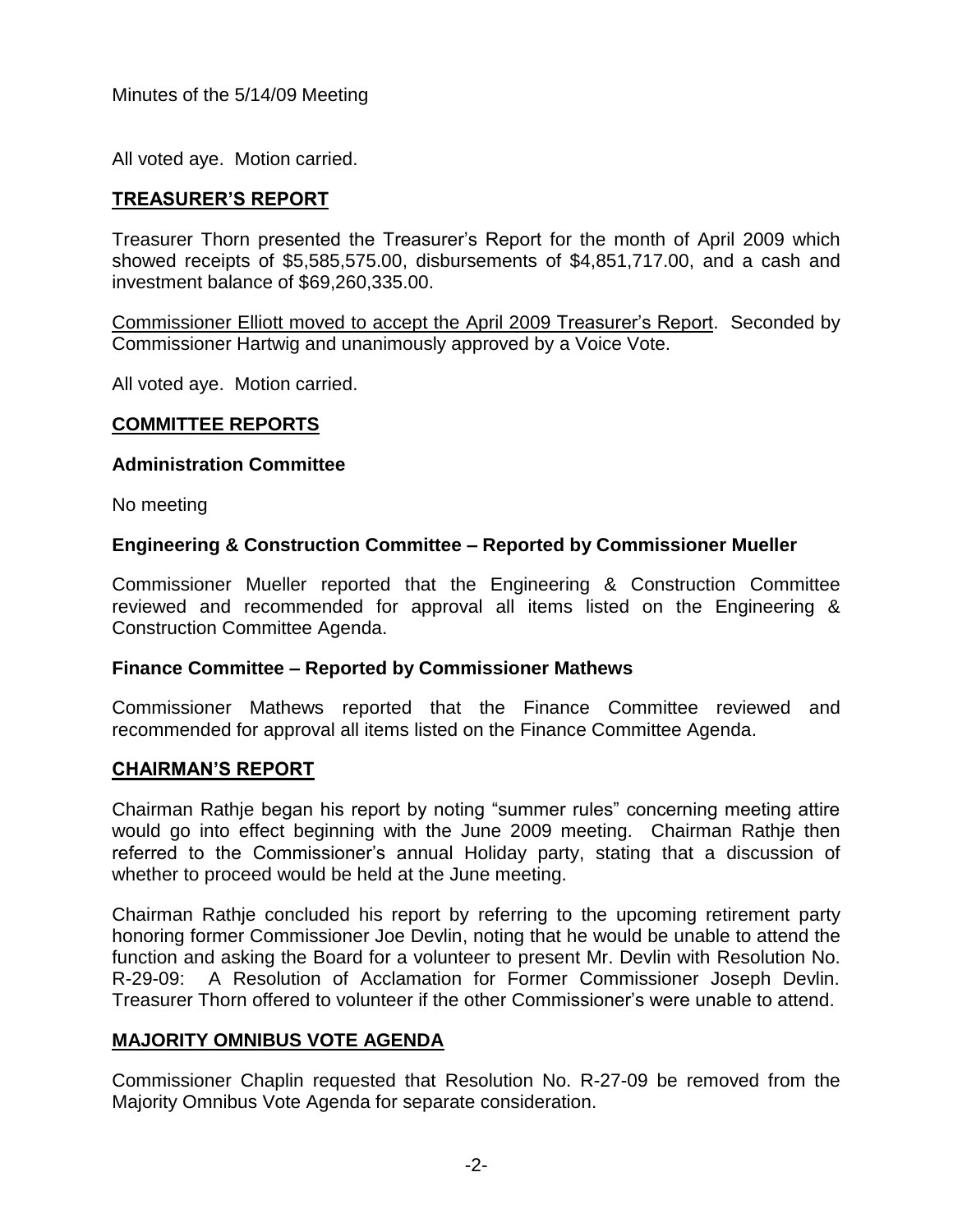Commissioner Mathews moved to adopt Resolution No. R-29-09: A Resolution of Acclamation for Former Commissioner Joseph Devlin. Seconded by Commissioner Elliott and unanimously approved by a Roll Call Vote:

Ayes: T. Bennington, E. Chaplin, T. Elliott, L. Hartwig, G. Mathews, W. Mueller, A. Poole, F. Saverino, J. Zay, D. Zeilenga, and L. Rathje

Nays: None

Absent: W. Maio and W. Murphy

Commissioner Mueller moved to adopt Resolution No. R-27-09: A Resolution Approving and Ratifying Certain Task Orders Under a Master Contract with Peters & Associates, Inc. at the May 14, 2009, DuPage Water Commission. Seconded by Commissioner Saverino and approved by a Roll Call Vote:

Ayes: T. Bennington, T. Elliott, L. Hartwig, G. Mathews, W. Mueller, A. Poole, F. Saverino, J. Zay, D. Zeilenga, and L. Rathje

Nays: E. Chaplin

Absent: W. Maio and W. Murphy

# **SUPER/SPECIAL MAJORITY OMNIBUS VOTE AGENDA**

Commissioner Mueller moved to adopt the items listed on the Super/Special Majority Omnibus Vote Agenda in a single group pursuant to the Omnibus Vote Procedures. Seconded by Commissioner Mathews and unanimously approved by a Roll Call Vote:

# **Super/Special Majority Omnibus Vote**

- Ayes: T. Bennington, E. Chaplin, T. Elliott, L. Hartwig, G. Mathews, W. Mueller, A. Poole, F. Saverino, J. Zay, D. Zeilenga, and L. Rathje
- Nays: None
- Absent: W. Maio and W. Murphy
- Item 1: Resolution No. R-25-09: A Resolution Approving and Ratifying Certain Work Authorization Orders Under Quick Response Contract QR-8/08 at the May 14, 2009, DuPage Water Commission Meeting—"Super/Special Majority Omnibus Vote"
- Item 2: Resolution No. R-26-09: A Resolution Approving and Ratifying Certain Task Orders Under a Master Contract with EN Engineering, LLC at the May 14, 2009, DuPage Water Commission Meeting—"Super/Special Majority Omnibus Vote"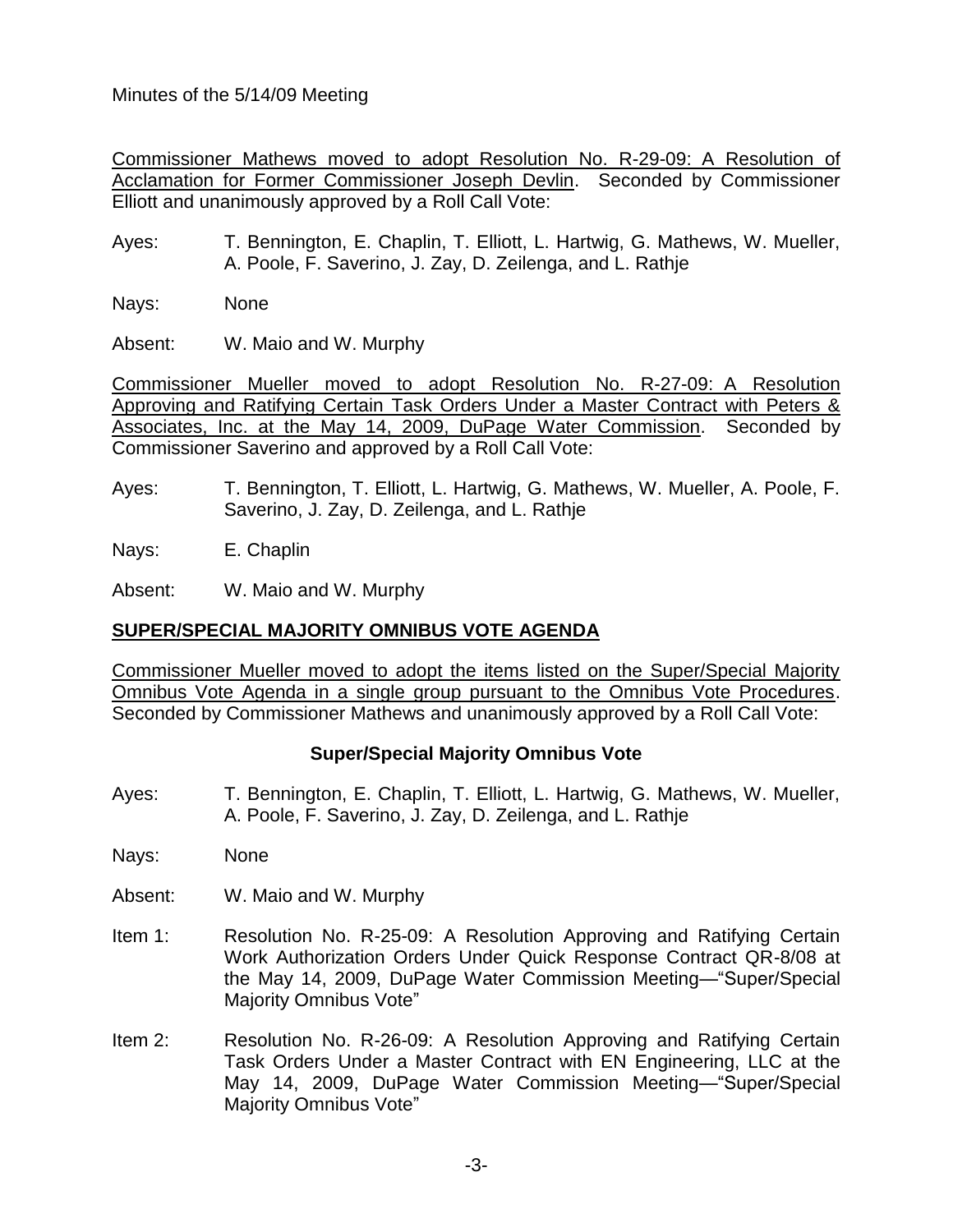- Item 3: Resolution No. R-28-09: A Resolution Approving and Ratifying Certain Contract Change Orders at the May 14, 2009, DuPage Water Commission Meeting—"Super/Special Majority Omnibus Vote"
- Item 4: Resolution No. R-30-09: A Resolution Approving a Second Amendment to Task Order No. 4 under the Master Contract with Greeley and Hansen LLC—"Super/Special Majority Omnibus Vote"
- Item 5: Resolution No. R-31-09: A Resolution Directing Advertisement for Bids on a Contract for the Construction of DuPage County Glen Ellyn Heights Meter Station 9A (Contract MS-18/09)—"Super/Special Majority Omnibus Vote"
- Item 6: Resolution No. R-32-09: A Resolution Directing Advertisement for Bids on a Contract for the Construction of DuPage County Hobson Valley (Greene Road) Meter Station 9B (Contract MS-19/09)—"Super/Special Majority Omnibus Vote"
- Item 7: Resolution No. R-33-09: A Resolution Approving and Ratifying Certain Work Authorization Orders Under Quick Response Electrical Contract QRE-4/08 at the May 14, 2009, DuPage Water Commission Meeting— "Super/Special Majority Omnibus Vote"

### **OLD BUSINESS**

None

### **NEW BUSINESS**

Commissioner Poole moved to ratify Purchase Order No. 11432 and Purchase Order No. 11435 in the total aggregate amount of \$1,050.00 to National Survey Service, Inc. Seconded by Commissioner Zeilenga and unanimously approved by a Roll Call Vote:

- Ayes: T. Bennington, E. Chaplin, T. Elliott, L. Hartwig, G. Mathews, W. Mueller, A. Poole, F. Saverino, J. Zay, D. Zeilenga, and L. Rathje
- Nays: None

Absent: W. Maio and W. Murphy

Commissioner Poole move to approve Purchase Order No. 11446 in the amount of \$58,262.50 to Smart Solutions, Inc. Seconded by Commissioner Mueller and unanimously approved by a Roll Call Vote:

Ayes: T. Bennington, E. Chaplin, T. Elliott, L. Hartwig, G. Mathews, W. Mueller, A. Poole, F. Saverino, J. Zay, D. Zeilenga, and L. Rathje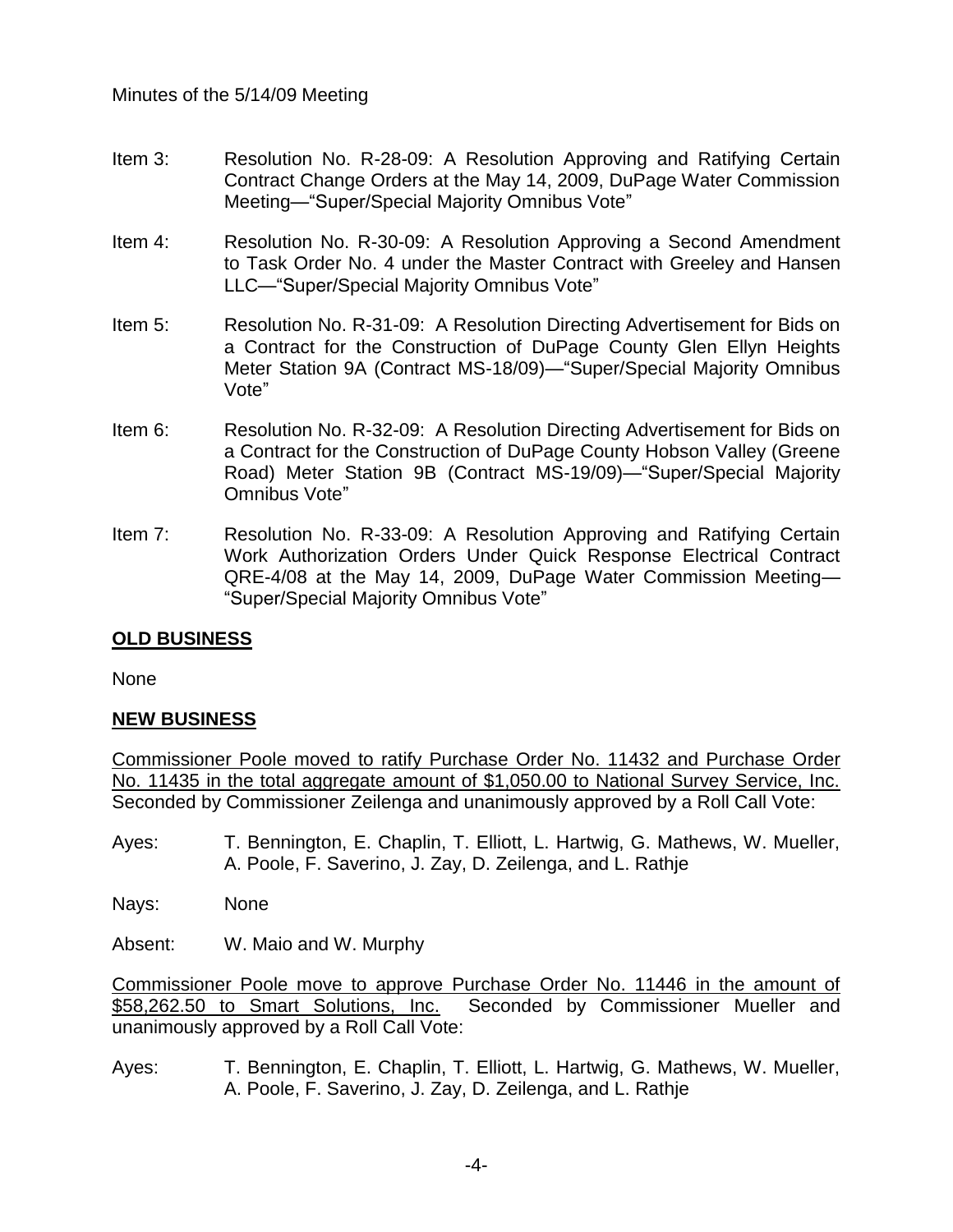Nays: None Absent: W. Maio and W. Murphy

# **ACCOUNTS PAYABLE**

Commissioner Elliott moved to approve the Accounts Payable in the amount of \$17,744.56 subject to submission of all contractually required documentation. Seconded by Commissioner Saverino and unanimously approved by a Roll Call Vote:

Ayes: T. Bennington, E. Chaplin, T. Elliott, L. Hartwig, G. Mathews, W. Mueller, A. Poole, F. Saverino, J. Zay, D. Zeilenga, and L. Rathje

Nays: None

Absent: W. Maio and W. Murphy

### **EXECUTIVE SESSION**

Before the Board went into Executive Session, Commissioner Zay commented on the cost of legal services and suggested looking into using a local firm and/or negotiating a lower hourly rate and requested that the issue be placed on the June Administration Committee Agenda for further review.

Commissioner Hartwig moved to go into Executive Session to discuss matters related to personnel pursuant to 5 ILCS 120/2(c)(1) and (2). Seconded by Commissioner Saverino and unanimously approved by a Roll Call Vote:

Ayes: T. Bennington, E. Chaplin, T. Elliott, L. Hartwig, G. Mathews, W. Mueller, A. Poole, F. Saverino, J. Zay, D. Zeilenga, and L. Rathje

Nays: None

Absent: W. Maio and Murphy

The Board went into Executive Session at 7:50 P.M.

Commissioner Mueller moved to come out of Executive Session at 8:40 P.M. Seconded by Commissioner Poole and unanimously approved by a Voice Vote.

All voted aye. Motion carried.

Commissioner Zeilenga moved to approve the salary increase for General Manager Martin, retroactive to May 1, 2009, in accordance with the discussion in Executive Session. Seconded by Commissioner Elliott and unanimously approved by a Voice Vote.

All voted aye. Motion carried.